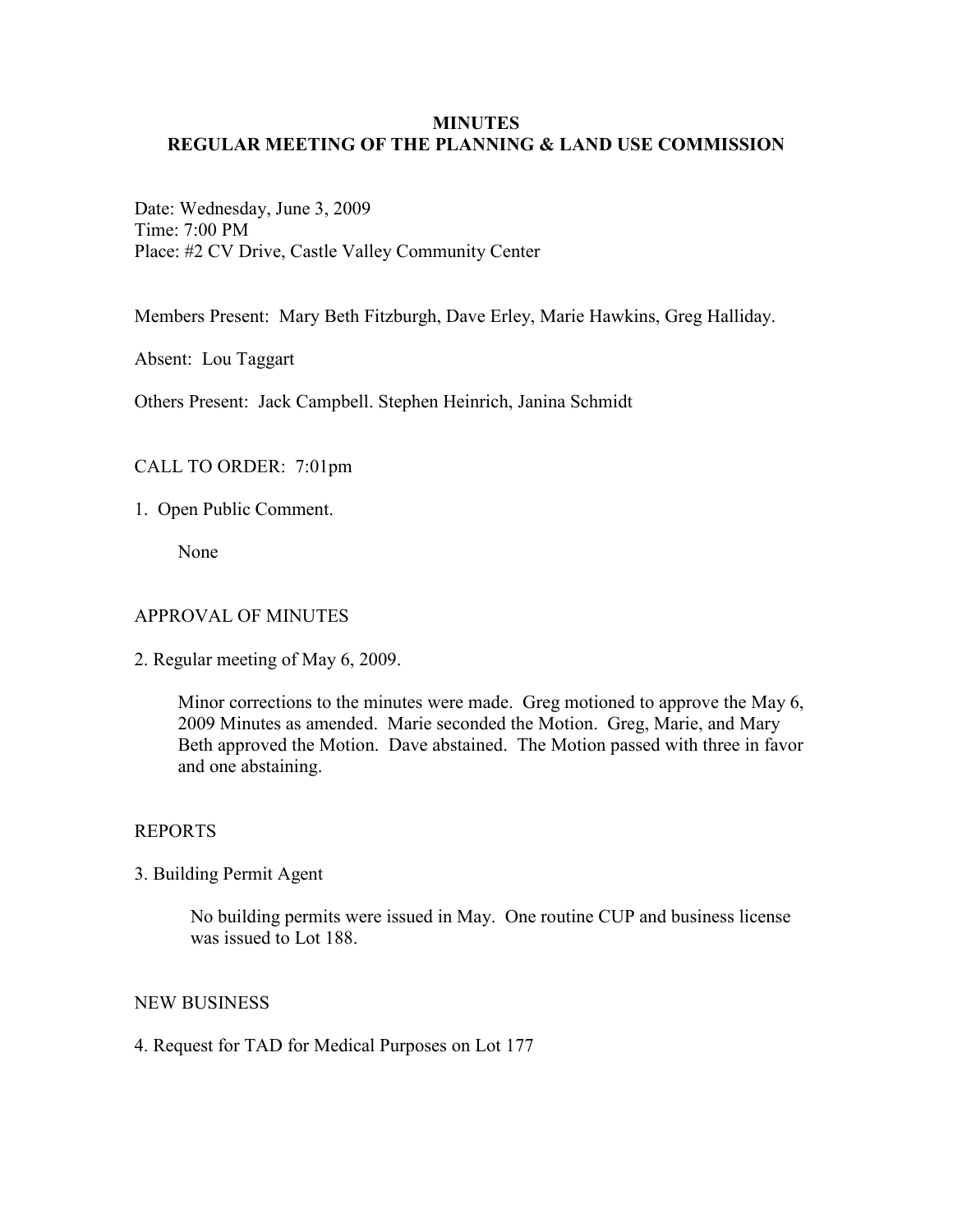Steve and Janina were present to pursue their submitted application for a TAD for Medical Purposes. Mary Beth reviewed the recommendation to be passed on to the Town Council to approve the request based on the lot owner's application and the physical inspection of Lot 177. Recommendation for approval is contingent upon a certification of infirmity from a Utah doctor 60 days after the family members have moved to Utah. Applicants requested permission to seek a physician in Grand Junction since Moab doctors are reportedly not taking new patients at this time. Mary Beth stated that Ordinance 85-3 requires the opinion of a Utah doctor and several options for meeting this requirement were discussed.

Applicants were informed that they will need to apply to the Town of Castle Valley for temporary use of water rights for a secondary residence when the Town starts to issue water rights agreements and that when the medical condition for which this TAD approval is granted ceases to exist, they will have 60 days to remove the TAD.

Mary Beth will notify members of the Town Council of this application so that they can submit questions to the applicants before the Town Council meeting, since the applicants may be unable to attend the meeting. PLUC members asked that, if unable to attend, the applicants should have a representative present to answer questions on their behalf.

Greg motioned to recommend approval for the TAD for Medical Purposes on Lot 177. Marie seconded the Motion. Greg, Dave, Marie, and Mary Beth approved the Motion. The Motion passed unanimously.

5. Discussion and possible action re: decommissioning contracts.

Mary Beth reviewed changes made to this document to bring it into compliance with recommended changes to Ordinance 85-3. Definitions of the terms "previous" and "dwelling" were clarified as well as the decommissioning procedure of a temporary dwelling. Minor changes were made to the Penalties section and the fine set at \$2,500.00. The Change of Use section was rewritten to accommodate use of the dwelling as a TAD for Medical Purposes as provided for in Ordinance 85-3.

A discussion of a report prepared by Lou on the cap for penalties due on various classes of misdemeanors was discussed. PLUC members considered three options for enforcement. One option is court action which requires the Town to classify the offense as a misdemeanor and issue a citation when a violation occurs; a judge in District Court would hear the case. A second option is civil action which means the Town would place a lien on the property or on the property tax. The third option is for the Town to hire an administrative judge to hear violation cases and set fines. Members discussed the importance of making the penalty section consistent with the penalty sections of other Town Ordinances. The general consensus was that classifying any violation as a misdemeanor was the best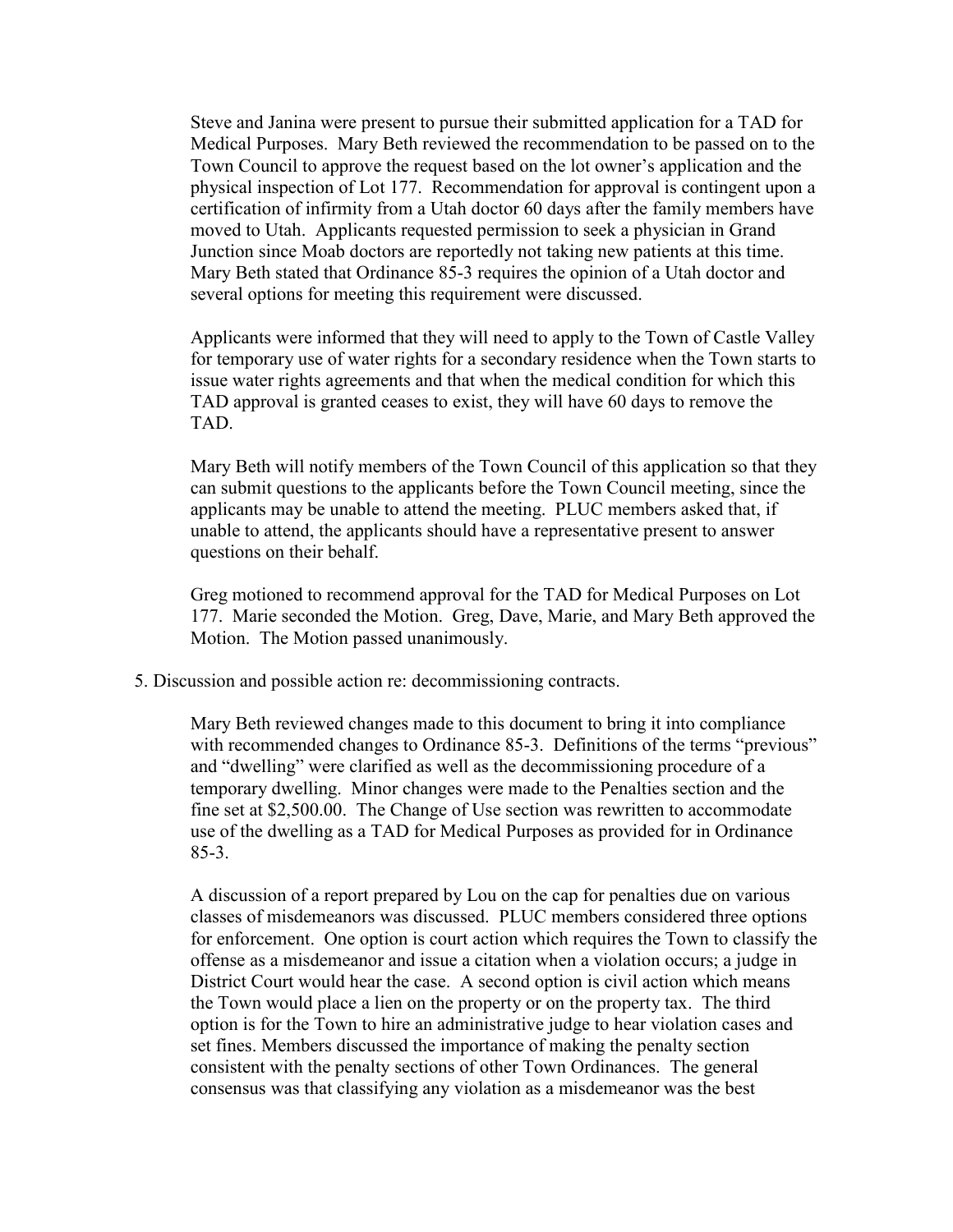enforcement option for Castle Valley. Members agreed that since the decommissioning contract is not an ordinance but a contract between the Town and property owners, a fine was an appropriate penalty.

Greg motioned to approve the Housing Decommissioning Compliance Contract as amended. Marie seconded the Motion. Greg, Dave, Marie, and Mary Beth approved the Motion. The Motion passed unanimously.

Mary Beth will pass on the recommended amended Decommissioning Contract to the Town Council for their approval.

6. Discussion of procedure for public inquiries regarding the status of building permits and conditional use permits within Castle Valley and the release of that information.

If an answer to the request can be procured within a reasonable time (15 minutes), then the PLUC Clerk will research the request and respond appropriately to the inquiry. A "yes" or "no" answer can be given to these inquiries, as is done by the Grand County Building Department. If an answer to the query is not easily obtained, the PLUC Clerk will ask the PLUC Chair for direction on how to proceed.

# OLD BUSINESS

7. Discussion re: reviewing and amending town ordinances that limit the number of livestock which can be kept on five acres of land (tabled).

Left tabled

8. Discussion and possible action re: updating the Deer Fencing Ordinance (tabled). Dave motioned to untable the item. Marie seconded the Motion. Greg, Dave, Marie, and Mary Beth approved the Motion. The Motion passed unanimously.

 Changes were made to address the Ordinance to "lot owners" and not "leasees;" to limit privacy fencing to fifty (50) feet in length when more than fifty (50) feet from a structure or residence; and to designate any violation of this Ordinance as a Class B misdemeanor.

A Public Hearing will be held at the July 1, 2009, PLUC meeting on Ordinance 2003-3 Amended: An Ordinance Encouraging the Movement of Deer within Castle Valley by Limiting the Use of Exclusionary Fencing.

Dave motioned to retable Item 8. Greg seconded the Motion. Greg, Dave, Marie, and Mary Beth approved the Motion. The Motion passed unanimously.